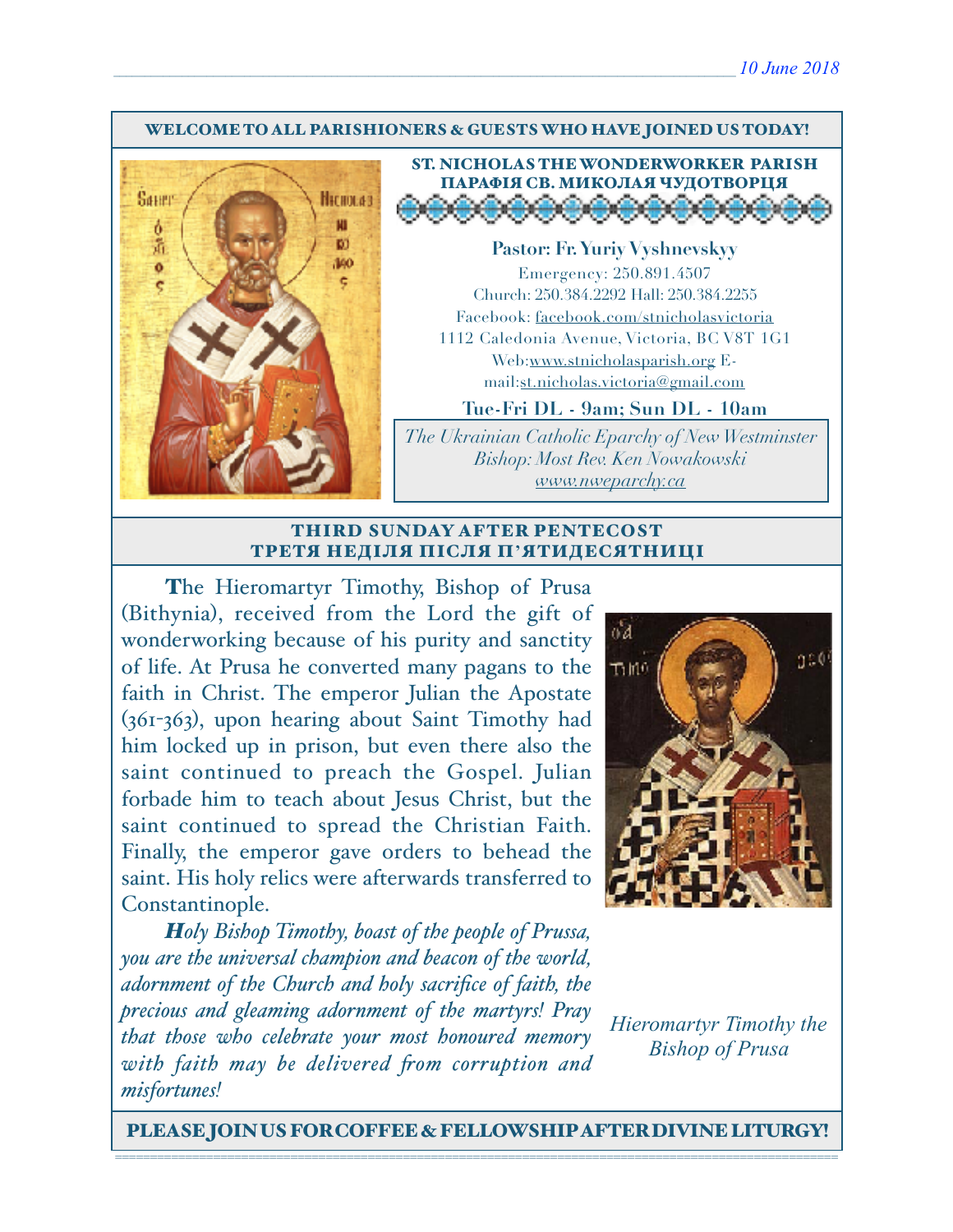| <b>SUNDAY HYMNS</b>                                                                                                                                                                                                                                                                                                                                   |                |                                                                 |                                                                                                                                                                                                                                    |                          |          |  |
|-------------------------------------------------------------------------------------------------------------------------------------------------------------------------------------------------------------------------------------------------------------------------------------------------------------------------------------------------------|----------------|-----------------------------------------------------------------|------------------------------------------------------------------------------------------------------------------------------------------------------------------------------------------------------------------------------------|--------------------------|----------|--|
| <b>OPENING HYMN</b>                                                                                                                                                                                                                                                                                                                                   |                | В Страсі і Покорі / We Are Gathered Here To Worship pg. 234-235 |                                                                                                                                                                                                                                    |                          |          |  |
| <b>COMMUNION HYMN</b>                                                                                                                                                                                                                                                                                                                                 |                | Вірую Господи / I Do Believe pg. 246-24                         |                                                                                                                                                                                                                                    |                          |          |  |
| <b>CLOSING HYMN</b>                                                                                                                                                                                                                                                                                                                                   |                | Боже Великий, Єдиний рg. 264                                    |                                                                                                                                                                                                                                    |                          |          |  |
| Please join us today in singing our Sunday hymns!                                                                                                                                                                                                                                                                                                     |                |                                                                 |                                                                                                                                                                                                                                    |                          |          |  |
| <b>SUNDAY &amp; DAILY SCHEDULE</b>                                                                                                                                                                                                                                                                                                                    |                |                                                                 |                                                                                                                                                                                                                                    |                          |          |  |
| SUNDAY, June 10<br>Divine Liturgy - for the Parishioners of St Nicholas Parish                                                                                                                                                                                                                                                                        |                |                                                                 |                                                                                                                                                                                                                                    | 10:00 AM                 |          |  |
| MONDAY, June 11                                                                                                                                                                                                                                                                                                                                       |                |                                                                 | <b>NO SERVICESS</b>                                                                                                                                                                                                                |                          |          |  |
| TUESDAY, June 12                                                                                                                                                                                                                                                                                                                                      |                | Divine Liturgy of St. John Chrysostom                           |                                                                                                                                                                                                                                    |                          | 9:00 AM  |  |
| <b>WEDNESDAY</b> , June 13                                                                                                                                                                                                                                                                                                                            |                |                                                                 | Divine Liturgy of St. John Chrysostom                                                                                                                                                                                              |                          | 9:00 AM  |  |
| THURSDAY, June 14                                                                                                                                                                                                                                                                                                                                     |                |                                                                 | Divine Liturgy of St. John Chrysostom                                                                                                                                                                                              |                          | 9:00 AM  |  |
| FRIDAY, June 15                                                                                                                                                                                                                                                                                                                                       |                | Divine Liturgy of St. John Chrysostom                           |                                                                                                                                                                                                                                    |                          | 9:00 AM  |  |
| SATURDAY, June 16                                                                                                                                                                                                                                                                                                                                     |                | <b>NO SERVICESS</b>                                             |                                                                                                                                                                                                                                    |                          |          |  |
| SUNDAY, June 17                                                                                                                                                                                                                                                                                                                                       |                |                                                                 | Divine Liturgy - for the Parishioners of St Nicholas Parish                                                                                                                                                                        |                          | 10:00 AM |  |
| Please Note: to request a Divine Liturgy for a special intention, please see Fr. Yuriy to arrange for it!                                                                                                                                                                                                                                             |                |                                                                 |                                                                                                                                                                                                                                    |                          |          |  |
| <b>SUNDAY EPISTLE READERS</b>                                                                                                                                                                                                                                                                                                                         |                |                                                                 |                                                                                                                                                                                                                                    |                          |          |  |
| <b>DATE</b>                                                                                                                                                                                                                                                                                                                                           | <b>READING</b> | <b>UKRAINIAN</b>                                                |                                                                                                                                                                                                                                    | <b>ENGLISH</b>           |          |  |
| SUNDAY, June 10                                                                                                                                                                                                                                                                                                                                       | Rm. 5: 1-10    | Dmytro Maksymiv                                                 |                                                                                                                                                                                                                                    | Graciela Spaciuk-Schwarz |          |  |
| SUNDAY, June 17                                                                                                                                                                                                                                                                                                                                       | Rm. 6: 18-23   | Glikeria Iwanuck                                                |                                                                                                                                                                                                                                    | <b>William Vanderven</b> |          |  |
| SUNDAY, June 24                                                                                                                                                                                                                                                                                                                                       | Rm. 10: 1-10   | Andrij Pelekhatyi                                               |                                                                                                                                                                                                                                    | Marian Chalifoux         |          |  |
| SUNDAY, July 1                                                                                                                                                                                                                                                                                                                                        | Rm. 12: 6-14   | Motria Koropecky                                                |                                                                                                                                                                                                                                    | <b>Robert Herchak</b>    |          |  |
| Thank you, Epistle readers, for your service in proclaiming God's Word!                                                                                                                                                                                                                                                                               |                |                                                                 |                                                                                                                                                                                                                                    |                          |          |  |
| <b>2018 PARISH COUNCIL EXECUTIVE</b>                                                                                                                                                                                                                                                                                                                  |                |                                                                 | <b>PASTORAL MINISTRY &amp; HOLY MYSTERIES</b>                                                                                                                                                                                      |                          |          |  |
| SECRETARYRichard DeMerchant - 250.893.3484<br>TREASURERWilliam Vanderven - 250.478.1458<br>FINANCIAL SECRETARYDavid Newberry - 250.598.8197<br>FUNDRAISING/HALL RENTALRobert Herchak - 250.386.7872<br>MAINTENANCEMurray Chapman - 250.658.4769<br>LITURGICAL COMMITTEEMotria Koropecky - 250.658.3051<br>MEMBER AT LARGECindy Lazaruk - 778.677.9072 |                |                                                                 | CONFESSIONS1/2 hour before Liturgy<br>BAPTISMSby appointment<br>MARRIAGESsix months notice should<br>be given to the parish priest, and he should be<br>contacted before any other arrangements are made<br>FUNERALSby appointment |                          |          |  |
| Bequests & Wills: Leaving a bequeath is a process of giving a donation through your will. It is<br>originally a distribution from your estate to a charitable organization through your last will and testament. It                                                                                                                                   |                |                                                                 |                                                                                                                                                                                                                                    |                          |          |  |

simply a distribution from your estate to a charitable organization through your last will and testament. It can be as small or as large a donation as you wish. It is important that you talk to your lawyer about the process. In your kindness please remember St Nicholas the Wonderworker Ukrainian Catholic Church in your bequeath and will. If anyone wishes to make such a bequeath in their will, the following clause may be included or added to a will: "I give, devise, and bequeath to St Nicholas the Wonderworker Ukrainian Catholic Parish - 1112 Caledonia Avenue, Victoria BC, V8T 1G1, the sum of \$ \_\_\_\_\_ (or \_\_\_\_% of my estate), to be used for the benefit of the parish and it's pastoral activities."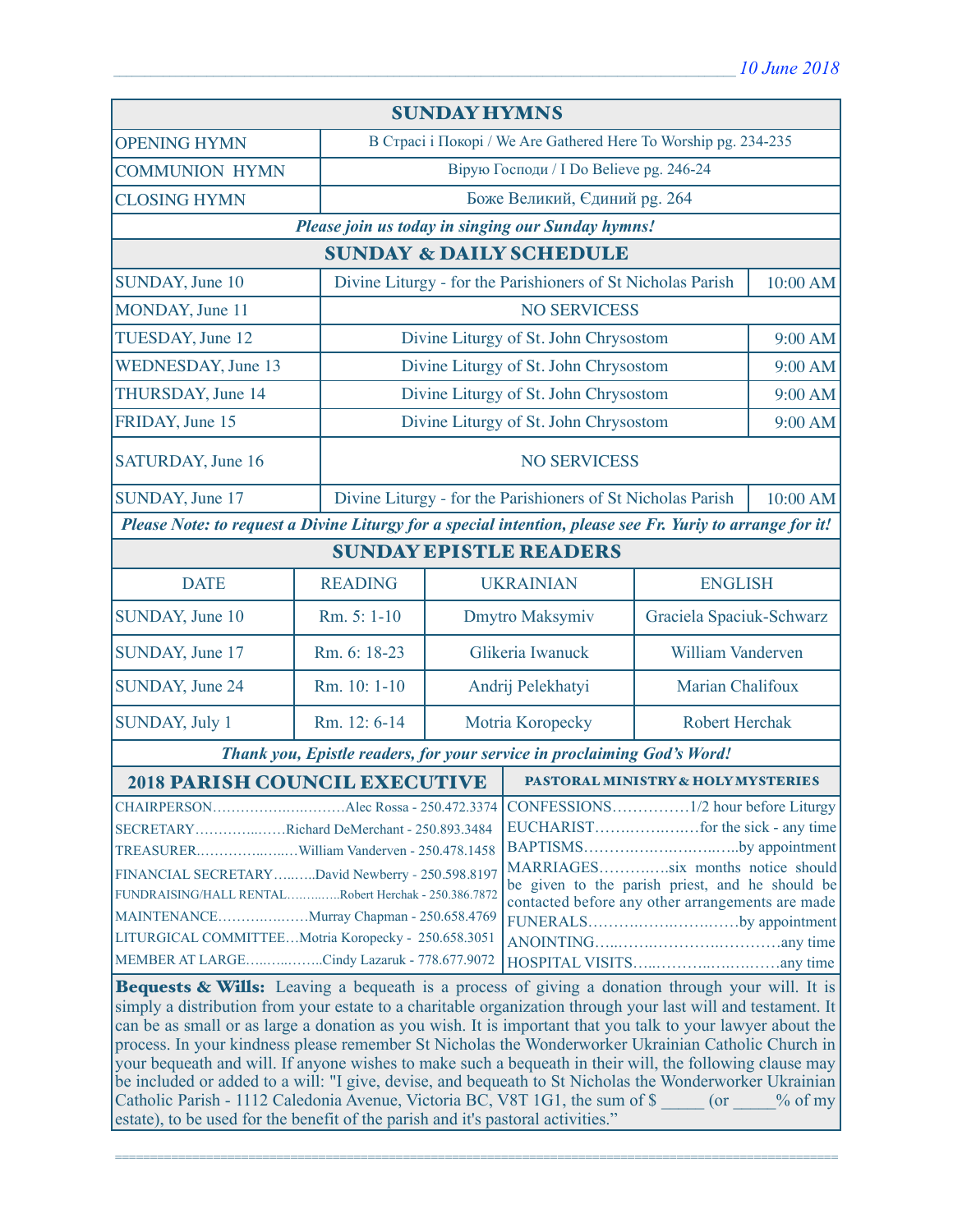## **Vibrant Parish Prayer**

**O** God, Creator of Heaven and Earth! Because of your indescribable love for us, you sent your Only-Begotten Son, Our Lord and Saviour, Jesus Christ - The Way, The Truth, and The Life and our Salvation. In His name, we turn to You. Strengthen our hearts and minds in Christian love and in unity of purpose as we strive to build a Vibrant Parish. Give us the grace to model our lives according to the Word of God. Instill in us the desire to pray and to celebrate the Holy Mysteries as one Christian Family in our Parish Community. Inspire us to follow Your great command to be a servant to the less fortunate among us! Grant this, O Lord, through the mercies and love for mankind of Your Only-Begotten Son with whom You are blessed, together with Your All-Holy, Good and Life-Giving Spirit, now and forever and ever. Amen!



### **St. Nicholas Parish**

**A Place To Encounter The Living Christ** Through the word, the Holy Mysteries & Prayer, Serving One's Neighbor, Leadership Fostering & Serving Unity and Missionary Spirit (His Beatitude Sviatoslav)



#### **Молитва Живої Парафії**

**Г**осподи Ісусе Христе, Пастирю Добрий, як колись Ти пригорнув заблуканих овечок, щоб вони пізнали Твій голос і були Твоїм стадом, так і сьогодні глянь ласкаво з небесних висот на нашу парафію та зішли на неї Твого Святого Духа, щоб вона була місцем пізнання радості Доброї Новини. Скріплюй нас Твоєю присутністю та єднай нас кожночасно в молитві. Даруй нам духа служіння ближньому, щоб у нашій парафії кожний міг зустріти Тебе, милостивого Бога. Благослови наш духовний провід Твоєю мудрістю і дай, щоб ніхто з нас не шкодував ні часу, ні талантів, ні матеріальних дібр для розбудови Твого царства. Єднай нас у мирі та злагоді, щоб ми були Твоєю спільнотою любові. Всели в нас місійного духа, щоб ми стали тим світилом євангельського слова, молитви і добрих діл, що кличе кожного до участі в Божественному житті, щоб славилося, Спасе, Твоє Ім'я з безначальним Твоїм Отцем та пресвятим, благим і животворящим Твоїм Духом нині, і повсякчас, і на віки віків. Амінь.

# DIVINE LITURGY PROPERS

*The Divine Liturgy - An Anthology for Worship: Liturgy - pg. 270-318; propers - pg. 333 The Liturgy prescribed for today is that of St. John Chrysostom.* 

**Troparion, Tone 2:** When You went down to death, O Life Immortal,\* You struck Hades dead with the blazing light of Your divinity.\* When You raised the dead from the nether world,\* all the powers of heaven cried out:\* "O Giver of Life, Christ our God, glory be to You!"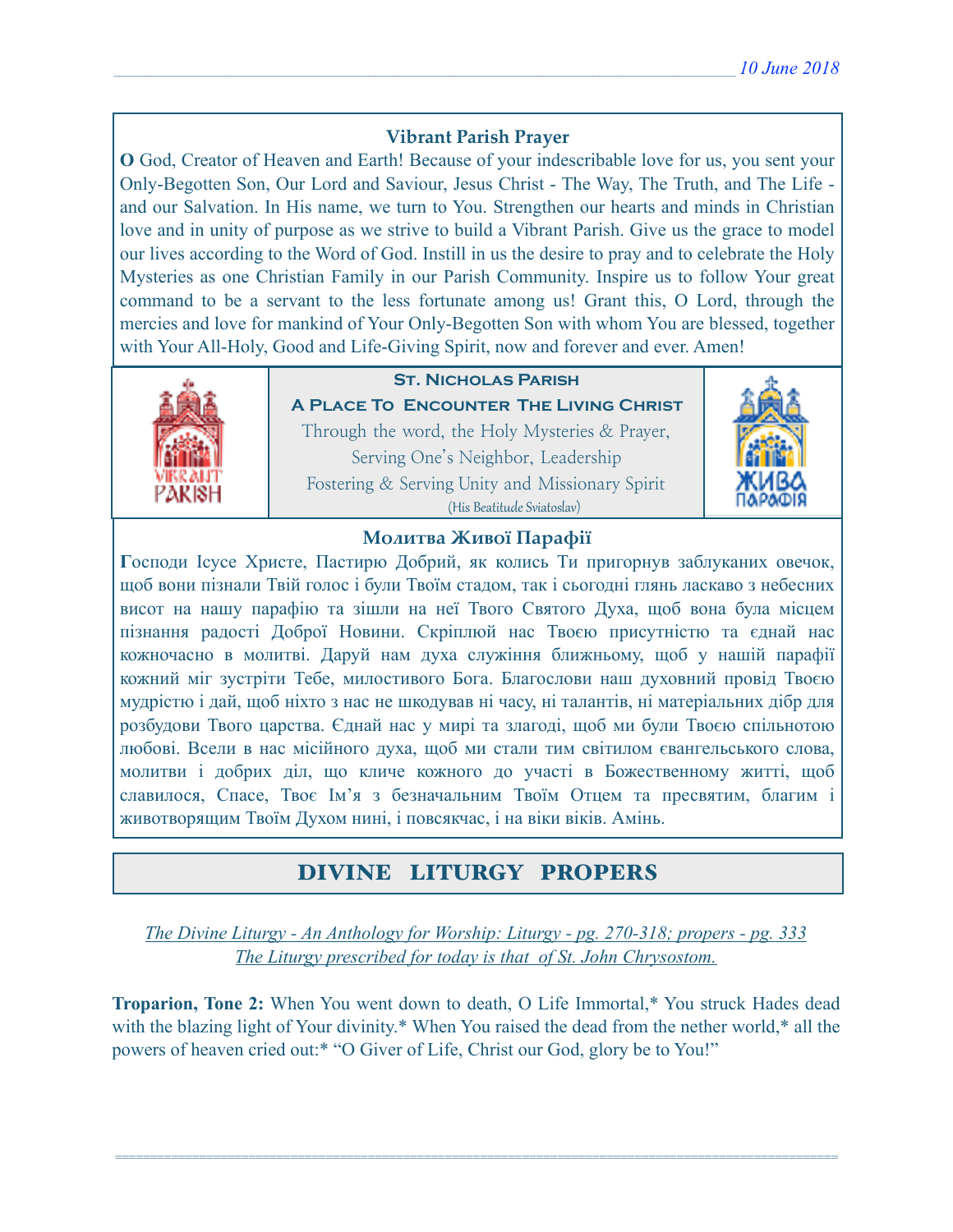**Glory: Kontakion, Tone 2:** You rose from the tomb, O almighty Saviour;\* and Hades, seeing this wonder, was stricken with fear; and the dead arose.\* Creation saw and rejoices with You, and Adam exults.\* And the world, my Saviour, sings Your praises for ever.

**Now: Theotokion, Tone 2:** The tomb and death could not hold the Mother of God,\* unceasing in her intercession and an unfailing hope of patronage,\* for as the Mother of Life she was transferred to life\* by Him Who had dwelt in her ever-virgin womb.

**Prokimenon, Tone 2:** The Lord is my strength and my song of praise,\* and He has become my salvation. *Verse:* The Lord has indeed chastised me, but He has not delivered me to death.

**Epistle - Romans 5:1-10 - A reading from the letter of St. Paul to the Romans:** Brothers and Sisters, since we are justified by faith, we have peace with God through our Lord Jesus Christ, through whom we have obtained access to this grace in which we stand; and we boast in our hope of sharing the glory of God. And not only that, but we also boast in our sufferings, knowing that suffering produces endurance, and endurance produces character, and character produces hope, and hope does not disappoint us, because God's love has been poured into our hearts through the Holy Spirit that has been given to us. For while we were still weak, at the right time Christ died for the ungodly. Indeed, rarely will anyone die for a righteous person—though perhaps for a good person someone might actually dare to die. But God proves his love for us in that while we still were sinners Christ died for us. Much more surely then, now that we have been justified by his blood, will we be saved through him from the wrath of God. For if while we were enemies, we were reconciled to God through the death of his Son, much more surely, having been reconciled, will we be saved by his life.

**Alleluia, Tone 2:** *Verse:* The Lord will hear you in the day of tribulation; the name of the God of Jacob will shield you. *Verse:* Lord, grant victory to the king and hear us in the day that we shall call upon You.

**Gospel - Mattew 6:22-33 -** The Lord said: "The lamp of the body is the eye. If your eye is sound, your whole body will be filled with light; but if your eye is bad, your whole body will be in darkness. And if the light in you is darkness, how great will the darkness be. No one can serve two masters. He will either hate one and love the other, or be devoted to one and despise the other. You cannot serve God and mammon. Therefore I tell you, do not worry about your life, what you will eat (or drink), or about your body, what you will wear. Is not life more than food and the body more than clothing? Look at the birds in the sky; they do not sow or reap, they gather nothing into barns, yet your heavenly Father feeds them. Are not you more important than they? Can any of you by worrying add a single moment to your life-span? Why are you anxious about clothes? Learn from the way the wild flowers grow. They do not work or spin. But I tell you that not even Solomon in all his splendor was clothed like one of them. If God so clothes the grass of the field, which grows today and is thrown into the oven tomorrow, will he not much more provide for you, O you of little faith? So do not worry and say, 'What are we to eat?' or 'What are we to drink?' or 'What are we to wear?' All these things the pagans seek. Your heavenly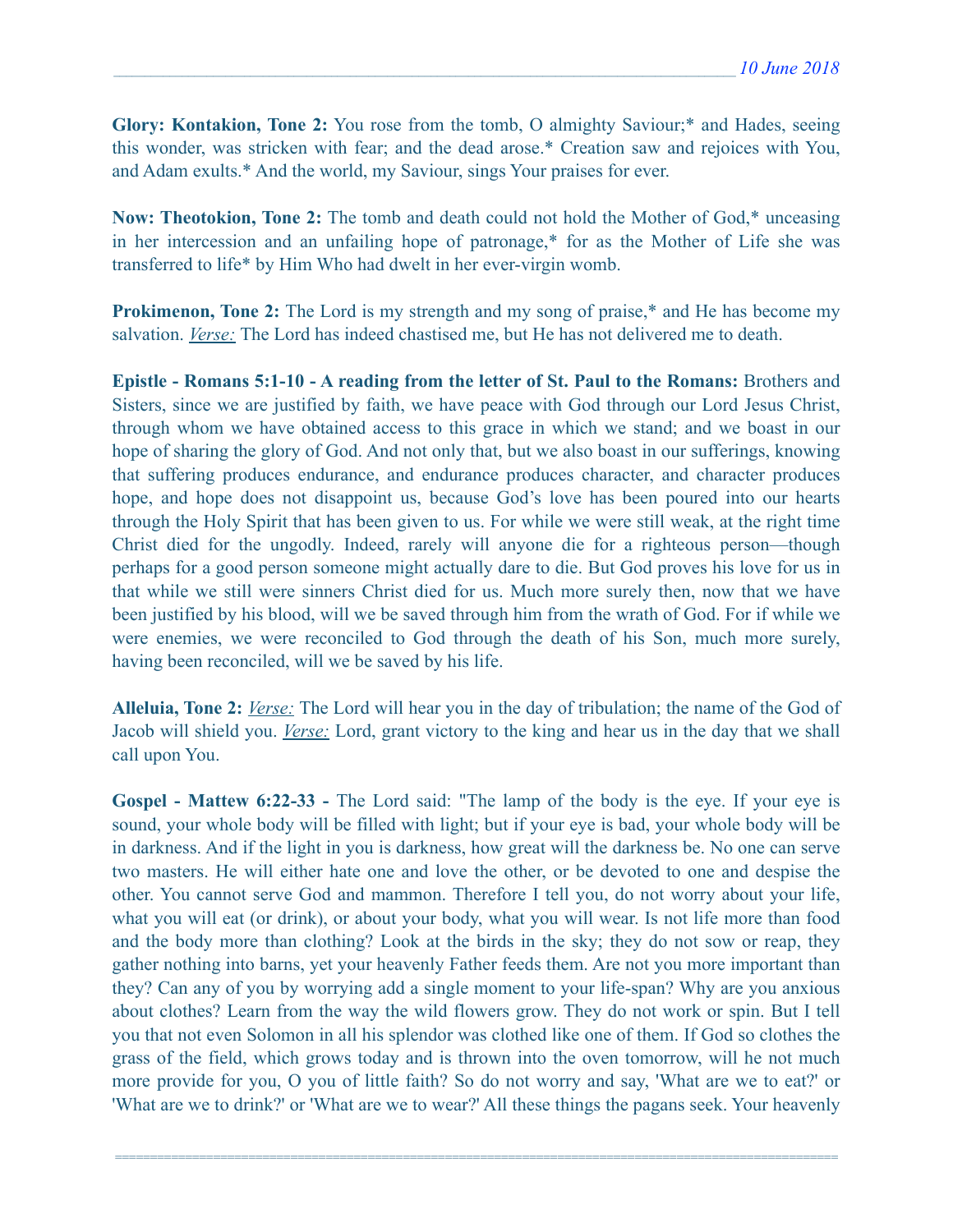Father knows that yoau need them all. But seek first the kingdom (of God) and his righteousness, and all these things will be given you besides."

**Communion Verse:** Praise the Lord from the heavens;\* praise Him in the highest. Alleluia, alleluia,\* alleluia!

**Prayer After Holy Communion:** Having been made worthy to partake in a mystical way of Your immaculate Body and precious Blood, O Christ our God, I acclaim and bless, worship and glorify You, and proclaim the greatness of Your saving acts, now and for ever and ever. Amen. *(more Prayers After Holy Communion on pg. 324-326 in the Anthology book).* 

 $\langle$ 

**Тропар, глас 2:** Коли зійшов Ти до смерти, Життя безсмертне,\* тоді ад умертвив ти блистінням Божества.\* Коли ж і умерлих із глибин підземних воскресив Ти,\* всі сили небесні взивали:\* Життедавче, Христе Боже наш, слава Тобі.

**Слава: Кондак, глас 2:** Воскрес єси з гробу, всесильний Спасе,\* і ад, увидівши чудо, зжахнувся та й мертві встали;\* а творіння, бачивши, радіє з Тобою, й Адам веселиться,\* і світ, Спасе мій, повсякчас Тебе оспівує.

**І нині: Богородичний, глас 2:** У молитвах невсипущу Богородицю,\* і в заступництві несхитне уповання не втримали в собі гріб і смерть;\* бо як Матір Життя покликав до життя Той,\* Хто в лоно вселився повсякчас дівственне.

**Прокімен, глас 2:** Господь – моя сила і моя пісня, \* і Він став моїм спасінням. *Стих:*  Тяжко покарав мене Господь, та не передав мене смерті.

**Апостол - Рм 2:10-16 - До Римлян послання Св. Ап. Павла читання:** Браття і сестри, оправдані ж вірою, ми маємо мир з Богом через Господа нашого Ісуса Христа, через якого ми вірою одержали доступ до тієї ласки, що в ній стоїмо і хвалимося надією на славу Божу. Та й не тільки це, але ми хвалимось і в утисках, знаючи, що утиск виробляє терпеливість, терпеливість – досвід, а досвід – надію. Надія ж не засоромить, бо любов Бога влита в серця наші Святим Духом, що нам даний. Христос бо, тоді як ми були ще безсилі, у свою пору, помер за безбожних. Воно навряд чи хто за праведника вмирає; бо за доброго, може, хтось і відважився б умерти. Бог же показує свою до нас любов тим, що Христос умер за нас, коли ми ще були грішниками. Отож, тим більш тепер, оправдані його кров'ю, ми спасемося ним від гніву. Бо коли, бувши ворогами, ми примирилися з Богом смертю його Сина, то тим більше тепер, примирившися, спасемося його життям.

**Алилуя, глас 2:** *Стих:* Вислухає тебе Господь у день печалі, захистить тебе ім'я Бога Якова. *Стих:* Господи, дай цареві перемогу і почуй нас в той день, коли ми покличемо тебе.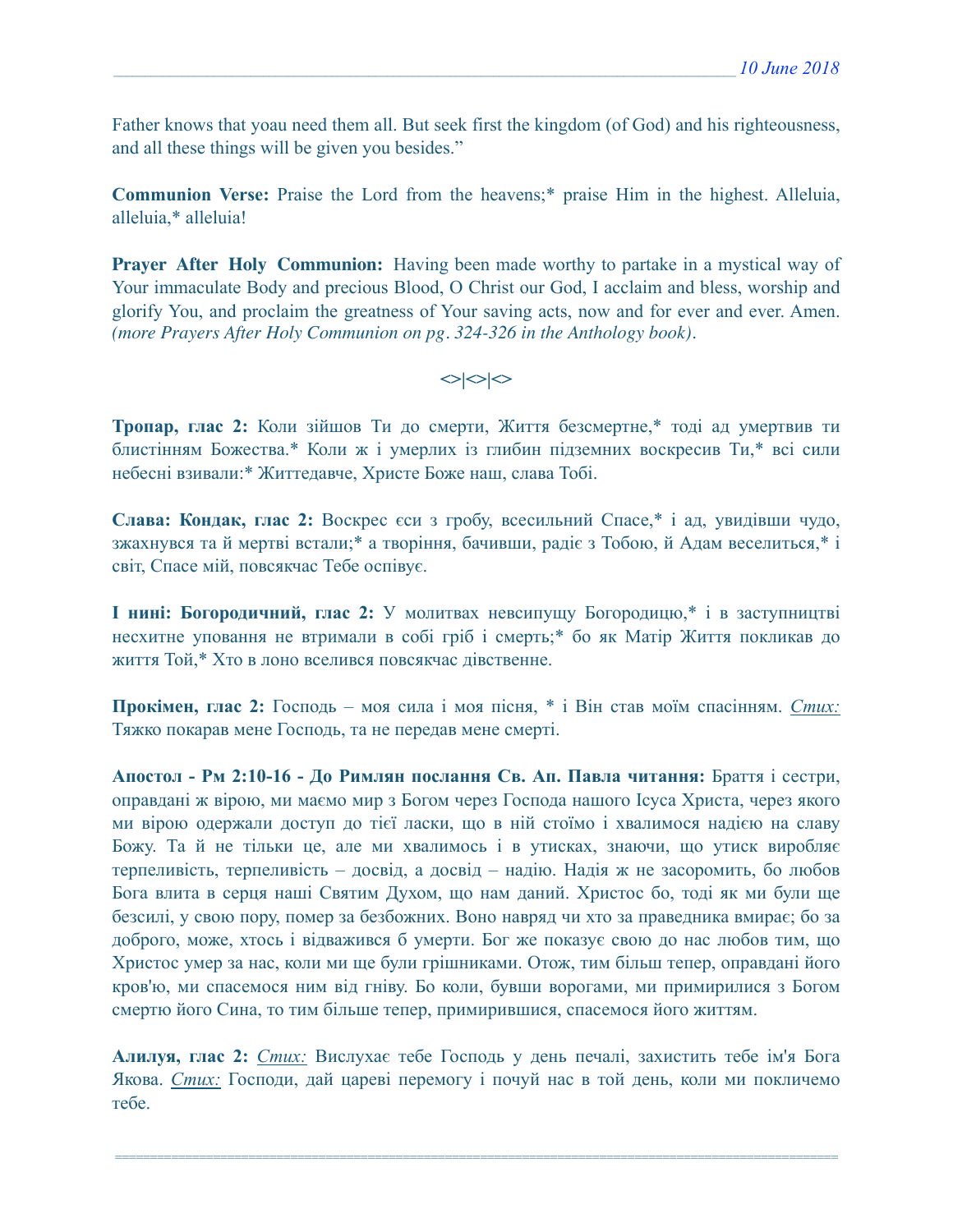**Євангеліє - Матея 6:22-33 -** Сказав Господь: "Світло тіла – око. Як, отже, твоє око здорове, все тіло твоє буде світле. А коли твоє око лихе, все тіло твоє буде в темряві. Коли ж те світло, що в тобі, темрява, то темрява – якою ж великою буде! Ніхто не може двом панам служити: бо або одного зненавидить, а другого буде любити, або триматиметься одного, а того знехтує. Не можете Богові служити – і мамоні. Ось чому кажу вам: Не турбуйтеся вашим життям, що вам їсти та що пити; ні тілом вашим, у що одягнутись. Хіба життя не більш – їжі, тіло – не більш одежі. Гляньте на птиць небесних: не сіють і не жнуть, ані не збирають у засіки, а Отець ваш небесний їх годує! Хіба ви від них не вартісніші? Хто з вас, журячись, спроможен добавити до свого віку хоч один лікоть? І про одежу чого ж вам клопотатись? Гляньте на польові лілеї, як ростуть вони: не працюють і не прядуть. Та я кажу вам, що й Соломон у всій своїй славі не вдягався так, як одна з них. І коли зілля польове, яке сьогодні є, а завтра вкидають його до печі, Бог так одягає, то чи не багато більше вас, маловірні? Отож не турбуйтеся, промовлявши: Що будемо їсти, що пити й у що зодягнемося? Про все те побиваються погани. Отець же ваш небесний знає, що вам усе це потрібне. Шукайте перше Царство Боже та його справедливість, а все те вам докладеться."

**Причасний:** Хваліте Господа з небес,\* хваліте Його на висотах. Алилуя, алилуя, алилуя!

**Молитва По Святім Причастю:** Таїнственно удостоївшись бути причасником Твого пречистого тіла і чесної крови, Христе Боже, оспівую і благословлю, поклоняюся, і славлю, і величаю спасіння Твої, Господи, нині і повсякчас, і на віки вічні. Амінь. *(більше Молитов По Святім Причастю на ст. 80-87 в маленькій книжечці "Божественна Літургія")*.

# ANNOUNCEMENTS

- ✦**HAPPY BIRTHDAY** to ALEC ROSSA and all those who celebrated their birthdays this past week. May the Lord Our God continue to bless you abundantly and the Holy Mother of God protects you at all times. Многая Літа!
- ✦**SUNDAY PRESENTATION AND MORE:** As we continue to discover the beauty of the Divine Liturgy during today's service we will some Liturgical Catechesis when we will pause at the different parts of the Liturgy and have a brief explanations about the meaning of their beautiful service.
- ✦**PARISH COUNCIL MEETING:** Wednesday, June 13 at 6:30pm.
- ✦**PRAYER REQUEST:** Please keep in your prayers GORD HRYHORYSHEN, CORNELL BABIE and other members of our parish, our family and friends who are ailing, in hospitals, nursing homes and those who are not able to join actively in their community.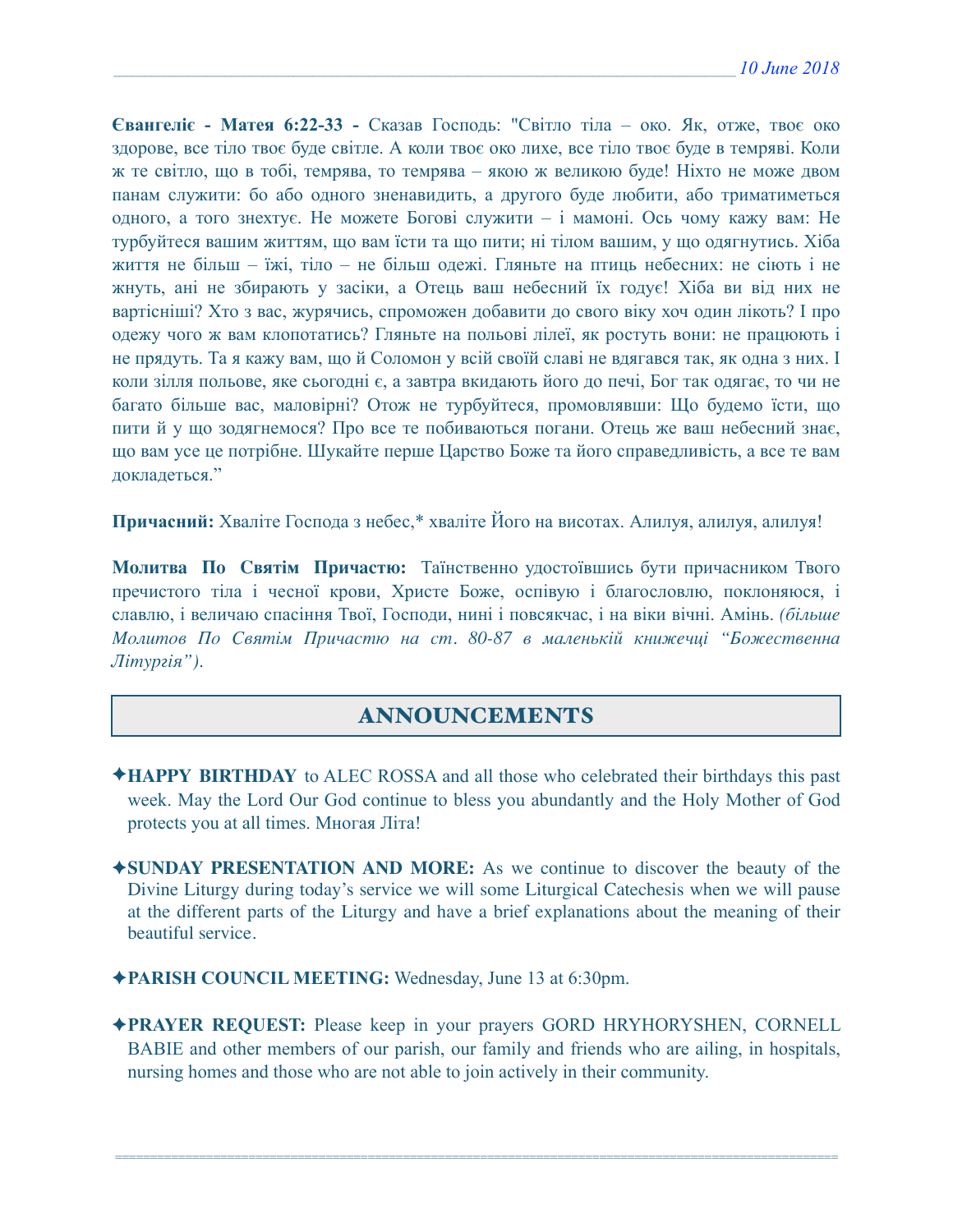- ✦**ST. NICHOLAS BOOK STORE:** The Divine Liturgy An Anthology of Worship **\$25**; "Christ Our Pascha" Catechism of the Ukrainian Catholic Church/"Христос Наша Пасха" Катехизм Української Католицької Церкви - **\$25**; "Sing to Our God" hymn book - **\$15**; Молитовник "Прийдіте Поклонімся" - **\$10**.
- ✦**TRAVELING ICON:** Anyone interested in gracing their home with Christ The Teacher Icon can call Darlene DeMerchant at 250.727.3837.
- ✦**PARISH CALENDAR OF BIRTHDAYS & ANNIVERSARIES:** If you would like to be included in our Parish Calendar of Birthday and Anniversary celebrations, please put date in our calendar located at the church vestibule. Each week, we will list the names in our parish bulletin so we can celebrate these happy occasions together!
- ✦**JOIN OUR CHOIR:** Do you enjoy singing? Please consider joining our St Nicholas Parish Choir and remember that we ALWAYS looking for new members! Contact Motria Koropecky for details at 250.658.3051.
- ✦**CATECHISM ANNOUNCEMENT:** "*And they were bringing to Him also the infants, in order that He may be touching them; but after the disciples saw it, they rebuked them. But Jesus called them to Himself and said, Let alone the little children to come to Me, and cease hindering them; for of such is the kingdom of God*." We are happy to welcome all children to our St. Nicholas The Wonderworker catechism program. Weekly classes are scheduled Sunday morning during Divine Liturgy. We want your children to learn more about their Catholic faith, sacred scripture, feast days, and religious practices and customs of the Ukrainian Catholic church. If you have any questions, please do not hesitate to contact Marian Chalifoux at 250.507.1005.
- ✦**THRIFTY'S PRE-PAID FOOD CARDS** We all have to buy groceries. Why not have 6% of it returned back to the church at no extra charge! Cards are available in \$100, \$200, and \$500 denominations. Talk to Alec after today's liturgy to pre- order your cards. We need to sell A LOT of them! We encourage you to consider purchasing them for yourselves as gifts too.
- ✦**BE A STEWARD:** Have you ever wondered what more can you do to help our parish? Here are some suggestions: **Steward** of property security; **Steward** of grounds cleaning; **Steward** of cleaning church; **Steward** of church linen; **Steward** of outreach; **Steward** of caring; **Steward** of prayer; **Steward** of service. Quite often, our homebound or senior members, once active in their younger years, want to find purpose in their senior years. It's not only about doing but about "BEING" present to others. Contact Fr. Yuriy **OR** Darlene DeMerchant for more information. You will be amazed how "BEING" can make a difference.
- ✦**PARISH LIBRARY:** please visit our parish library and browse through the books on spirituality, church history, iconography, history of the Ukrainians in Canada, children's books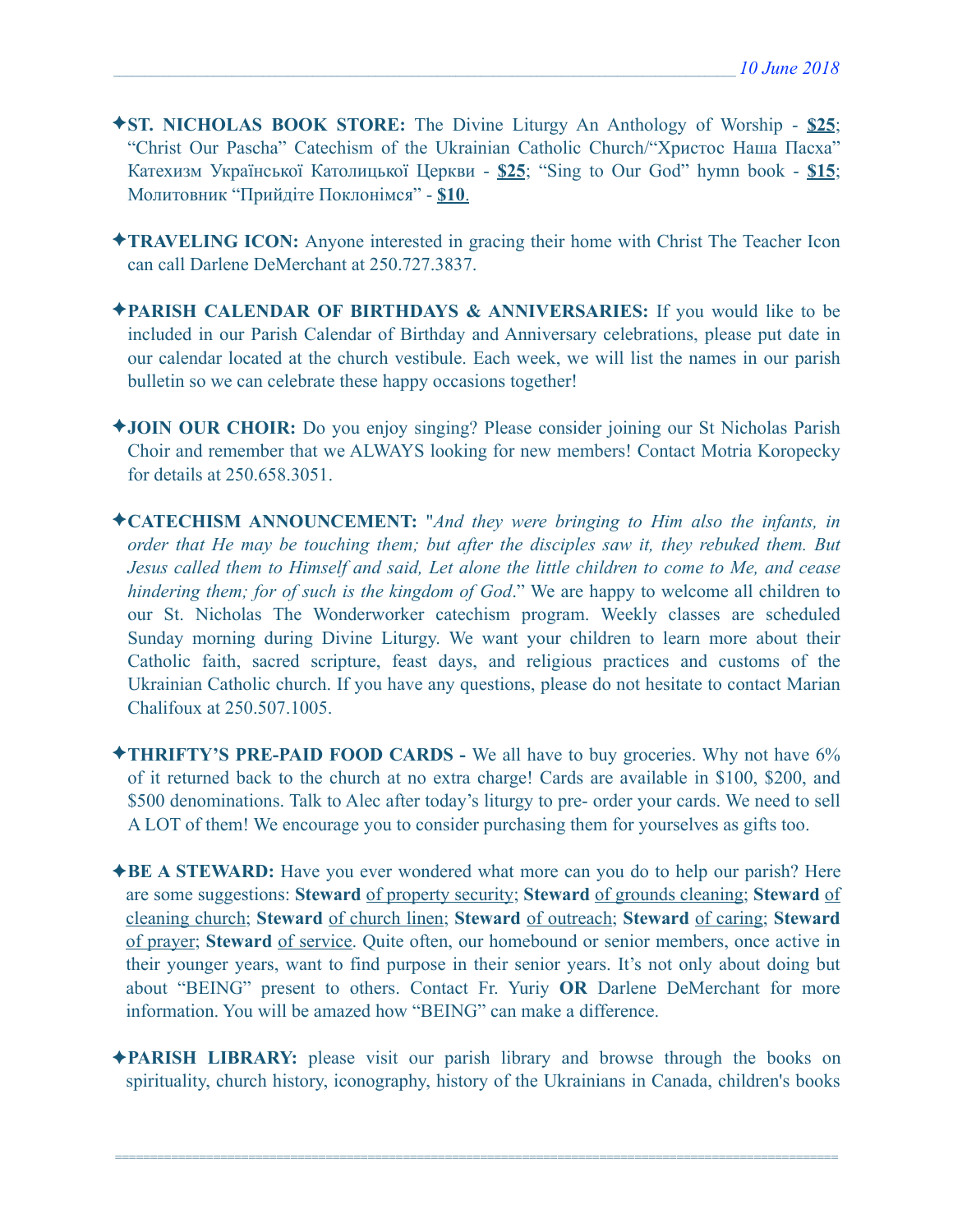and more… The library is located in the church vestibule. Please use a library book sign out form when borrowing a book.

- ✦**SUNDAY COFFEE VOLUNTEERS** act as hosts and serve light refreshments following the Sunday morning Divine Liturgy, providing an opportunity for the faithful to socialize with friends and visitors following their shared worship experience. We thank all of our parishioners who kind volunteer to serve refreshments. Whether you are new to the Parish, or are a longtime members, please join us for coffee.
- ✦**WE SHARE THE AIR:** Please keep it healthy and fragrant free. Someone in this area is scent-sitive. The chemicals used in scented products can make some people sick, especially those with fragrance sensitivities, asthma, allergies and other respiratory ailments. PLEASE DO NOT \*wear perfume, cologne, lotion, aftershave and other fragrances; \*USE unscented personal care products. Be Sensitive to Others. Thank you for your understanding. *St. Nicholas parish.*
- ✦**JUNE 3, SUNDAY DONATIONS** Coffee: \$50.85; Vigil lights: \$9.25; Loose collection: \$35.00; Envelope collection: \$779.78; Pre-authorized donations May 28 to June 3: \$345.00 **Total: \$1,219.88**

## CAMP ST. VOLODYMYR - August 19-26, 2018

 Start planning your summer holidays now! Come join us to celebrate our 34th year of camp for children in our Eparchy! Camp St. Volodymyr is a great place to be physically active, build self-confidence and self-esteem, develop life-long skills while reconnecting with nature and building friendships. Our camp is also a wonderful opportunity to experience God through nature and the companionship of others.

 Campers will learn about the Ukrainian language and culture along with games, hiking, sports, arts and crafts, camp fires, water activities and much more!

 If you are between the ages of 7-15 this is a summer must do! Registration is \$380. Book by July 4 to save \$50. Bus transportation is also available to and from New Westminster. Register online using Eventbrite. Search "Camp St. Volodymyr BC 2018." For more information contact Jennifer Caldwell @ 604.220.0584 or [jennsawka@hotmail.com.](mailto:jennsawka@hotmail.com)

**WAYS TO SUPPORT OUR CAMP:** Camp St. Volodymyr is a nonprofit camp, run on a volunteer basis. Please contact Jennifer if you are interested in helping.

**VOLUNTEER as a Camp Counsellor:** We are seeking between 8-10 individuals to help plan and organize our camp activities. Apply online using Eventbrite. Search "Camp St.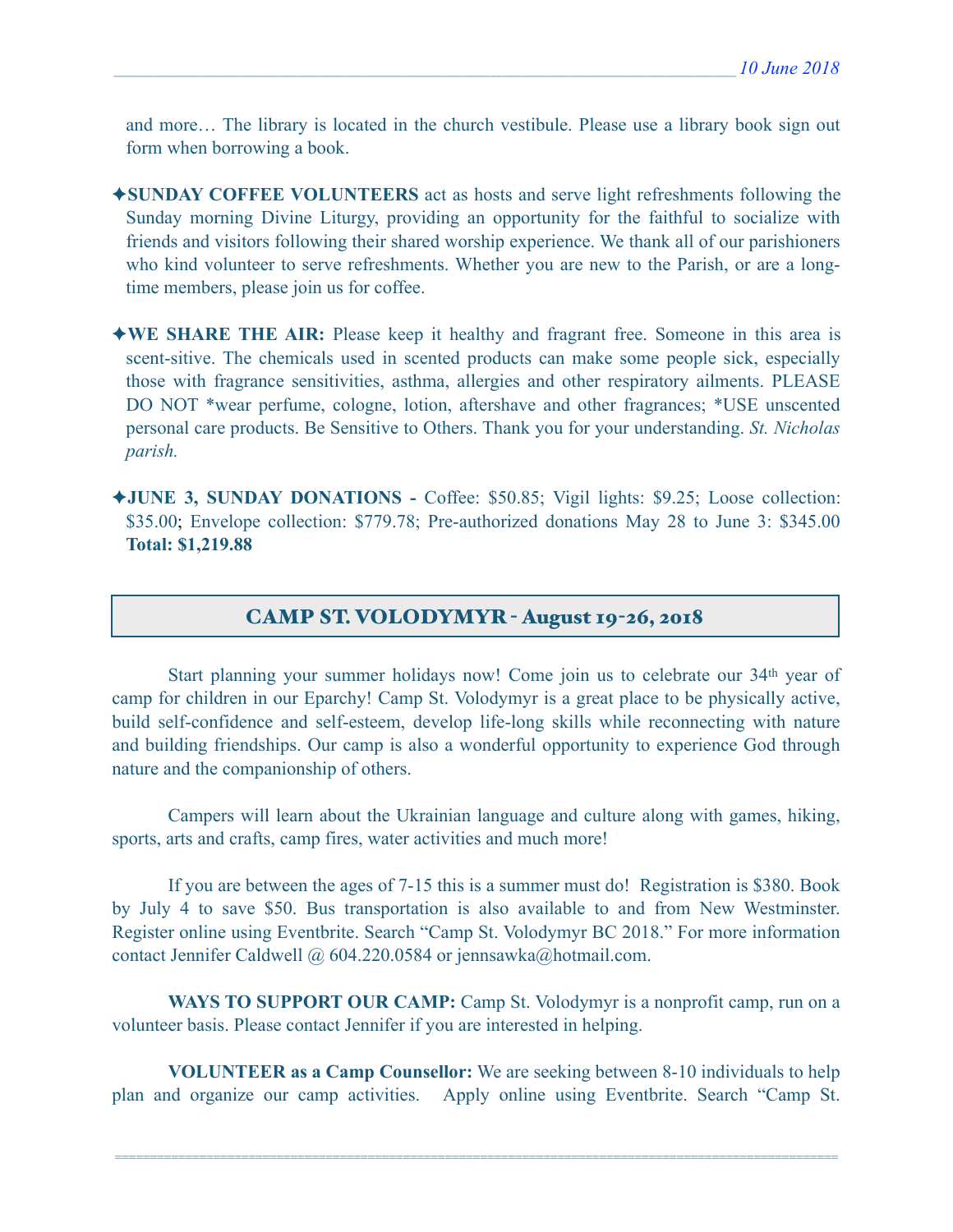Volodymyr BC 2018." Applications due May 15, 2018. All volunteers will be subject to a criminal record check and must sign the camp code of conduct.

**VOLUNTEER as a Camp Chef:** We are seeking between 4-6 individuals to help us each day in the kitchen. It is your opportunity to get creative and be a part of the campers top 5 things at camp; The Food!

**VOLUNTEER as our Camp Nurse:** We are looking for an individual to be our camp nurse. This is a wonderful opportunity to get to know the children in our Eparchy. This position would require valid first aid and nursing certification. Responsibilities would include administering medications brought by campers/staff as well as recording all incidents and treatments. Supplies and medications are provided by the camp.

**DONATE Food:** We are always happy to accept food donations of fresh fruits and vegetables, breakfast items; cereal, syrup, pancake mix, jam, Nutella, lunch items; chicken soup, Kraft dinner, cheese, drinks; juice boxes, powdered drinks, brownie/cake mixes, Jello, snack bars, cookies or treats. Gift certificates to Superstore and Costco are also welcomed.

 **DONATE Monetarily:** Each year the Eparchy sponsors several children to attend. You can help send a deserving child to camp through your donations. Donation can be made through the Eparchy or online at our Eventbrite page. Tax receipts can be issued for donations of \$25 or more.

Visit our website *[www.nweparchy.ca](http://www.nweparchy.ca)*

### READING THE CATECHISM *"CHRIST - OUR PASCHA"*



### *1. The Holy Mysteries of Christian Initiation*

 *#408* Participation in the life of the Most Holy Trinity becomes a reality for us through the Holy Mysteries of Baptism, Chrismation, and Eucharist. In other words, we partake of God's life by being united to Christ, receiving the seal of the Holy Spirit, and sharing the Body and Blood of Christ in the community called



Church. As a person after birth begins to breathe and then receives nourishment in order to live, so the newly baptized, born to new life in the baptismal font, begins to breathe by the Holy Spirit and receives the nourishment of Holy Communion in order to grow in Christ. Through the prayers and sacred actions of the liturgical rite of each of these Mysteries, the Church leads the faithful (the Greek Fathers speak of mystagogy - leading into the mystery) into an understanding of the Mystery and perceiving it as a single, unified action of God's grace. This is why in the tradition of the Eastern Church, these three Holy Mysteries are celebrated together.